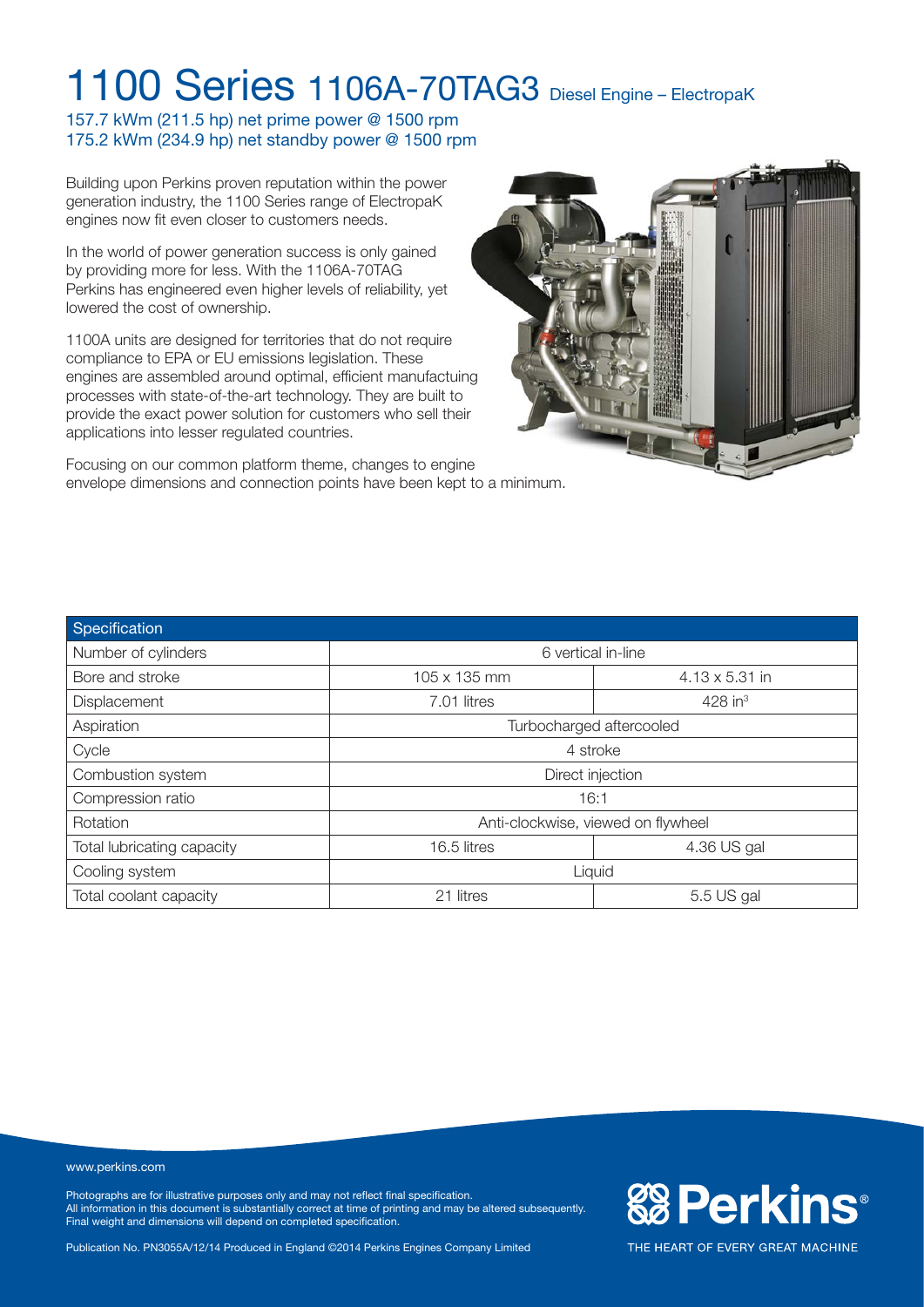157.7 kWm (211.5 hp) net prime power @ 1500 rpm 175.2 kWm (234.9 hp) net standby power @ 1500 rpm

### Features and benefits

#### Dependable power

- The Perkins® 1106A-70TAG3 delivers up to 200 kVA standby at 50 Hz and 175 kWe at 60 Hz, providing greater productivity through an improved power to weight ratio
- This world-class power density has been achieved in a 7 litre engine, using a mechanical fuel injection system; making this engine robust for all markets, with the ability to cope with the variation of fuel qualities around the world The 1106A has been designed for excellent load acceptance to ensure your facility is powered quickly at all conditions

#### Low operating costs

- Service intervals are set at 500 hours as standard
- Perkins provides comprehensive warranty cover for two years (up to 3,000 hours), with three years on major engine components
- Warranties and Service Contracts

We provide one-year warranties for constant speed engines and two-year warranties for variable speed models, as standard. These are supported by multilevel Extended Service Contracts that can be bought additionally Discover more: www.perkins.esc

• Low usage warranty package is also available

#### World class product support

- Through an experienced global network of distributors and dealers, fully trained engine experts deliver total service support around the clock, 365 days a year. They have a comprehensive suite of web based tools at their finger tips, covering technical information, parts identification and ordering systems, all dedicated to maximising the productivity of your engine
- Perkins actively pursues product support excellence by insisting our distribution network invest in their territory to provide you with a consistent quality of support across the globe
- Throughout the entire life of a Perkins engine, we provide access to genuine OE specification parts giving 100% reassurance that you receive the very best in terms of quality for lowest possible cost… wherever your Perkins powered machine is operating in the world
- To find your local distributor: www.perkins.com/distributor

www.perkins.com

Photographs are for illustrative purposes only and may not reflect final specification. All information in this document is substantially correct at time of printing and may be altered subsequently. Final weight and dimensions will depend on completed specification.

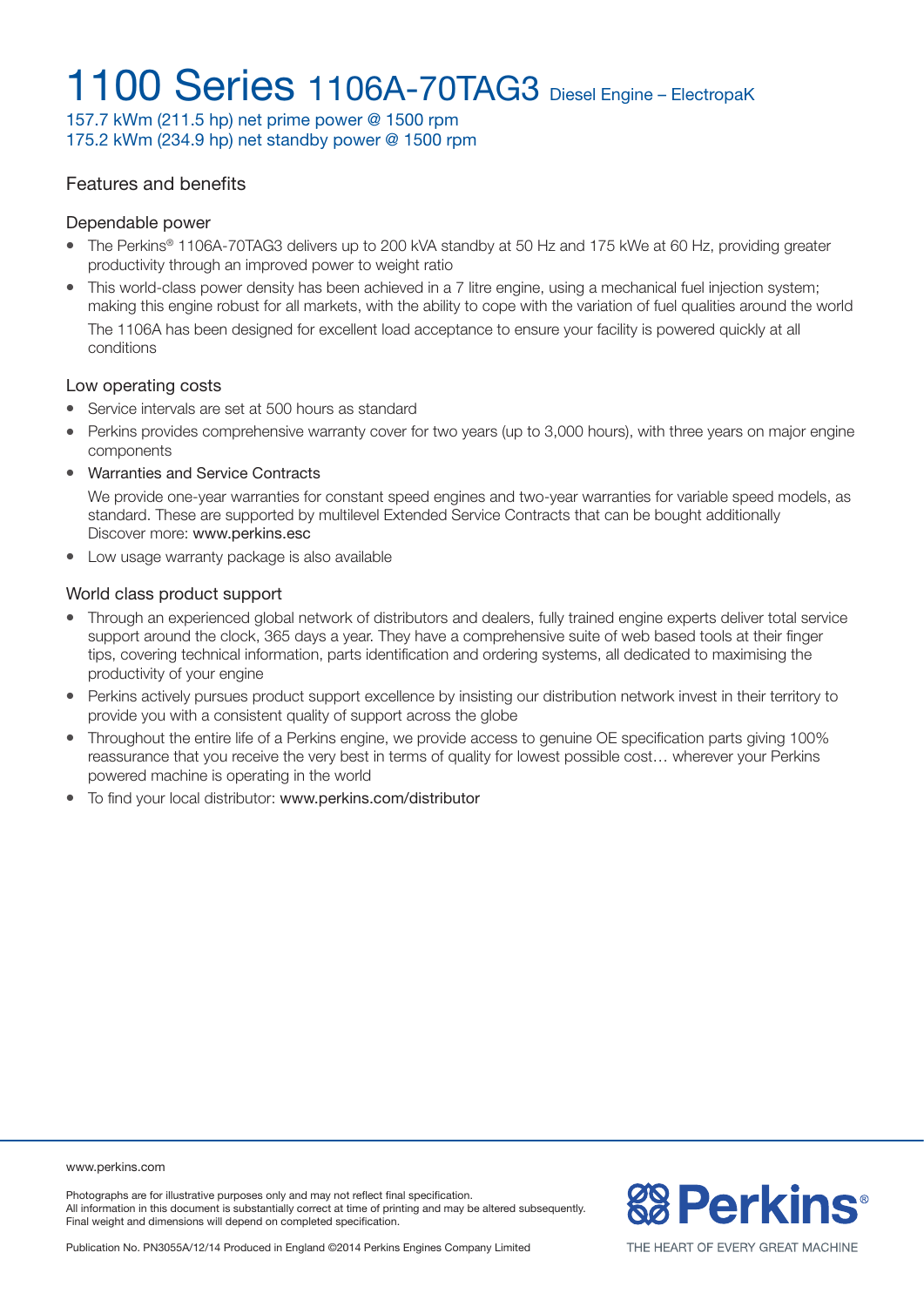157.7 kWm (211.5 hp) net prime power @ 1500 rpm 175.2 kWm (234.9 hp) net standby power @ 1500 rpm

### Technical information

- Tropical radiator pipes and quards
- Flywheel housing
- Flywheel and starter ring
- Oil filters
- Starter motor
- Air cleaners and brackets
- Lubricating oil sump
- Alternator
- Induction manifolds
- Exhaust manifolds
- Fuel filter
- Cold start aid
- Engine mountings

www.perkins.com

Photographs are for illustrative purposes only and may not reflect final specification. All information in this document is substantially correct at time of printing and may be altered subsequently. Final weight and dimensions will depend on completed specification.

Publication No. PN3055A/12/14 Produced in England ©2014 Perkins Engines Company Limited

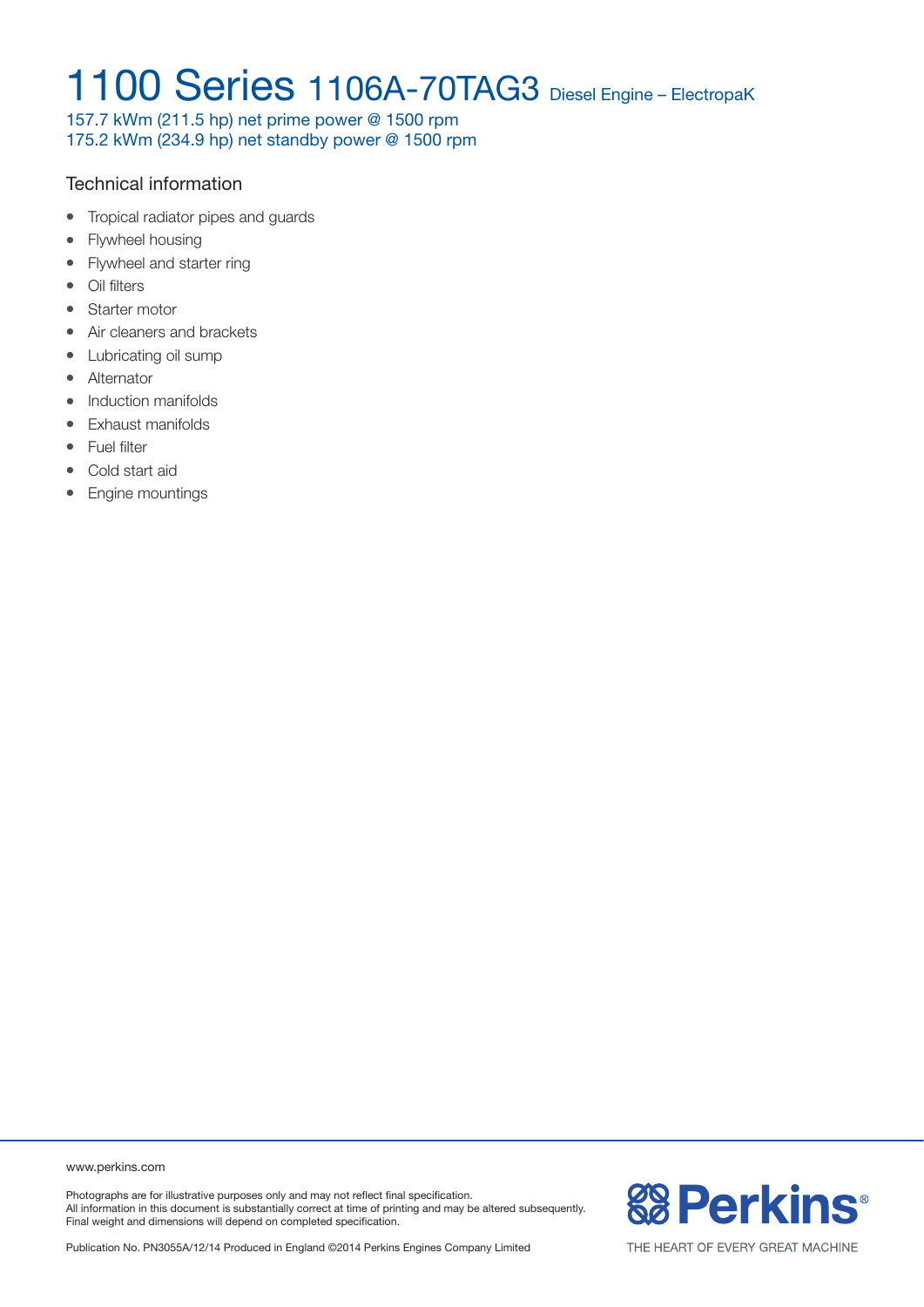157.7 kWm (211.5 hp) net prime power @ 1500 rpm 175.2 kWm (234.9 hp) net standby power @ 1500 rpm





| Engine package weights and dimensions |         |         |  |  |  |
|---------------------------------------|---------|---------|--|--|--|
| Length with air cleaner               | 1763 mm | 69.4 in |  |  |  |
| Width                                 | 756 mm  | 29.8 in |  |  |  |
| Height                                | 1142 mm | 45 in   |  |  |  |
| Weight (dry)                          | 788 kg  | 1737 lb |  |  |  |

www.perkins.com

Photographs are for illustrative purposes only and may not reflect final specification. All information in this document is substantially correct at time of printing and may be altered subsequently. Final weight and dimensions will depend on completed specification.

**& Perkins®** 

Publication No. PN3055A/12/14 Produced in England ©2014 Perkins Engines Company Limited